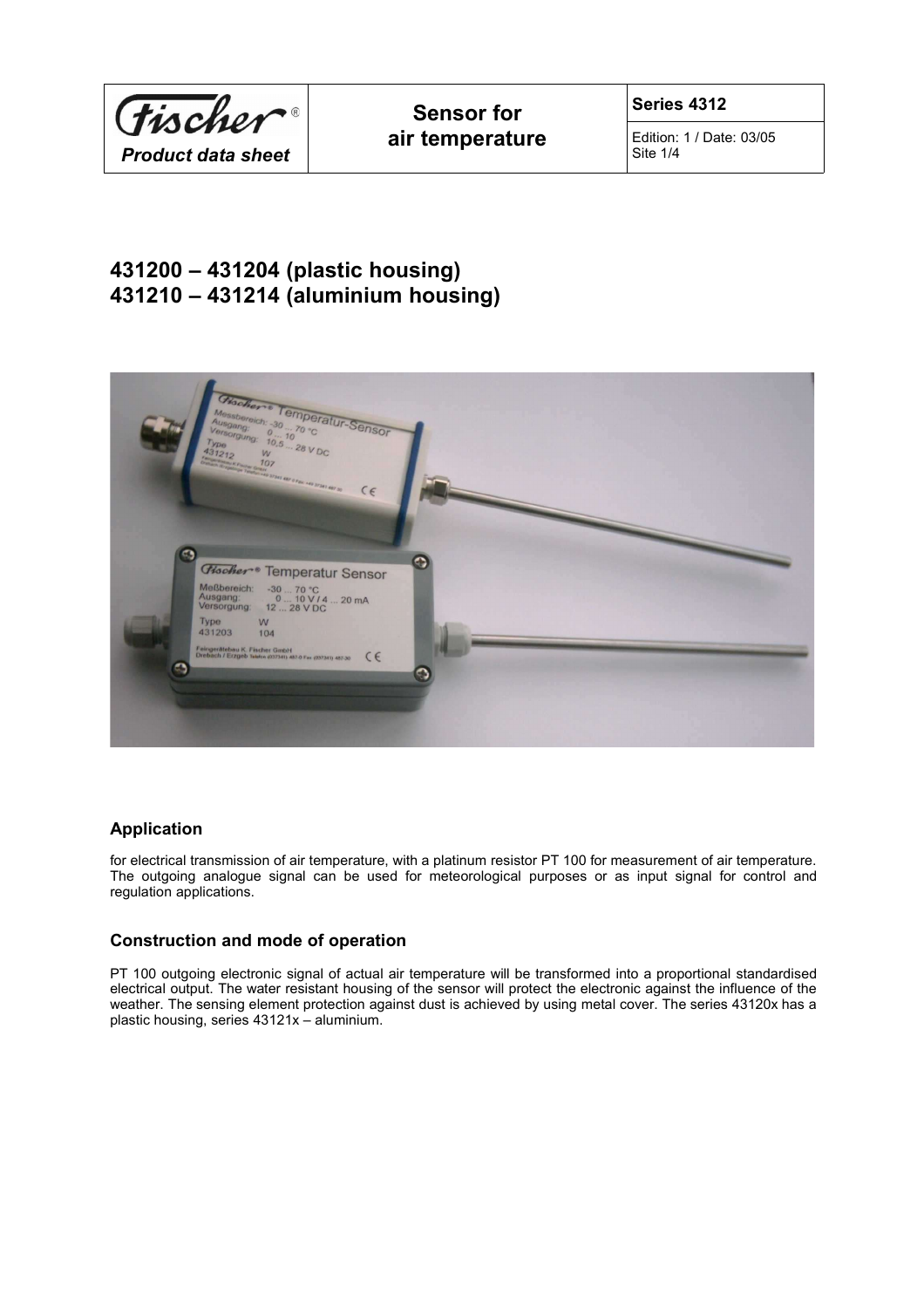

# **Sensor for air temperature**

**Series 4312**

Edition: 1 / Date: 03/05 Site 2/4

# **Technical Data:**

| measuring range                                                                                              | ∴-30  70°C                                                                                                                                                                                                                                                |  |
|--------------------------------------------------------------------------------------------------------------|-----------------------------------------------------------------------------------------------------------------------------------------------------------------------------------------------------------------------------------------------------------|--|
| accuracy<br>431200, 431210<br>other sensors                                                                  | : $\pm$ (0.10 K + 0.0017 x l t l), t = temperature °C (direct PT100 output)<br>: $\pm$ 0.3 K (-3070 °C)                                                                                                                                                   |  |
| settling time                                                                                                | : approx. 10 sec.                                                                                                                                                                                                                                         |  |
| electronic output:<br>431200, 431210<br>431201, 431211<br>431202, 431212<br>431203, 431213<br>431204, 431214 | : Pt100<br>$: 0 1$ V, load resistance > 10 kOhm<br>$: 0 \ldots 10$ V, load resistance > 10 kOhm<br>: 0  20 mA, load resistance < 500 Ohm, 0  10 V, load resistance > 10 kOhm<br>: 4  20 mA, load resistance < 500 Ohm, 0  10 V, load resistance > 10 kOhm |  |
| operating voltage<br>431200, 431210<br>431201, 431211<br>431202, 431212<br>431203, 431213<br>431204, 431214  | : no specified<br>: $10,528$ VDC<br>: $10, 528$ VDC<br>: 1328VDC<br>: 1328VDC                                                                                                                                                                             |  |
| operating current<br>431200, 431210<br>431201, 431211<br>431202, 431212<br>431203, 431213<br>431204, 431214  | $: 0.5 \text{ mA}$<br>: max. $9 \text{ mA}$<br>: $max.9mA$<br>: max. $40mA$<br>: max. $40mA$                                                                                                                                                              |  |
| mounting                                                                                                     | : clamping diameter 12 mm,                                                                                                                                                                                                                                |  |
|                                                                                                              | : on vertical walls of plastic housing two mounting holes diameter 4 mm.<br>: on vertical walls of aluminium housing - special holder (order separately).                                                                                                 |  |
| operating temperature : -40  80 °C                                                                           |                                                                                                                                                                                                                                                           |  |
| protecting                                                                                                   | : IP 55 for plastic housing, IP65 for sensing element<br>: IP 65 for aluminium housing, IP65 for sensing element                                                                                                                                          |  |
| cable<br>431200, 431210<br>431201, 431211<br>431202, 431212<br>431203, 431213<br>431204, 431214              | : LiYCY 4 $\times$ 0.2 mm <sup>2</sup><br>: LiYCY 4 x 0.2 mm <sup>2</sup><br>: LiYCY 4 x 0.2 mm <sup>2</sup><br>: LiYCY 6 x 0.2 mm <sup>2</sup><br>: LiYCY 6 x 0.2 mm <sup>2</sup>                                                                        |  |
| <b>Dimension</b><br>Plastic housing<br>431200<br>431201-431204<br>aluminium housing<br>431210-431214         | : 50x52x40mm, sensing element holder: 170mm x Ø6,0 mm<br>: 115x60x40mm, sensing element holder: 170 mm x Ø6,0 mm<br>: 114x60x35mm, sensing element holder: 170 mm x Ø6,0 mm                                                                               |  |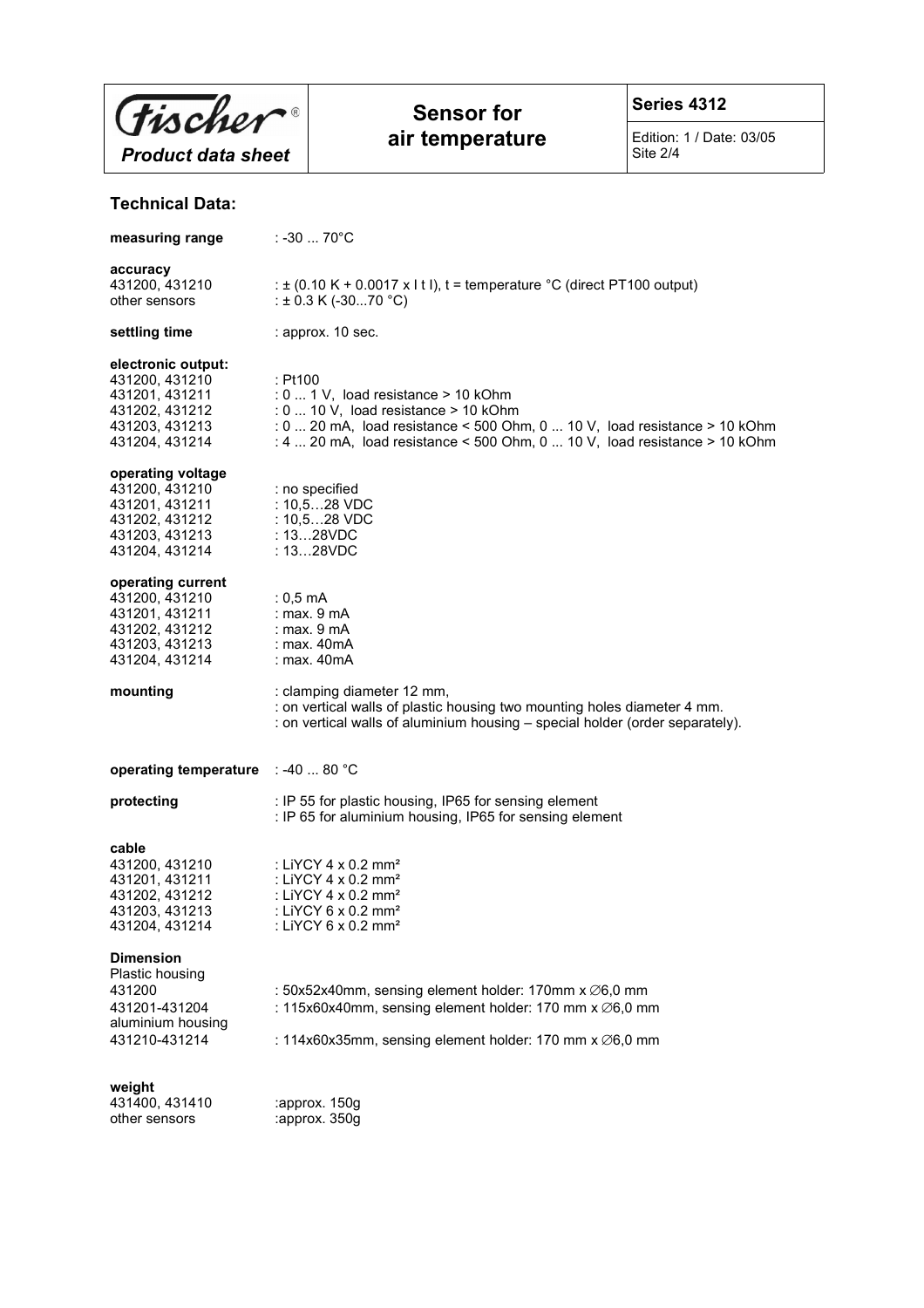

# **Sensor for air temperature**

**Series 4312**

Edition: 1 / Date: 03/05 Site 3/4

### **Installation & Maintenance**

It is recommended to mount the sensing element of temerature sensor inside of radiation shield 439101(natural ventilation), 439102 (ventilation with use of the 12VDC-cooler) or other compatible, protected from direct sunlight as well as the precipitation. Whenever possible, sensors should be installed at a height of 7 ft. (2 meters) or greater over earth or sod enough far away from any concrete or other hard-surfaced area and not closer to any other object than four times the height of the object above the instrument shelter or remote sensors. Avoid roof installations if possible. If it is necessary to roof-mount shelters and sensors, they should not be closer than 30 ft. (9 meters) to any large, vertical reflecting surface (walls, etc.), exhaust fans, or cooling towers. Electronic remote sensors when roof-mounted should be at least 9 ft. (3 meters) or greater above the roof surface. To minimize radiation effects from the roof, they can also be mounted on a horizontal boom so that they will extend from the side of the building roof or tower assembly. Because of the interchangeability and the ease with which the elements can be replaced, it is recommended that the element be examinated every two to three years to maintain accuracy. We can examinate it in our labor in accordance to DIN EN 10204.



Example: radiation shield 439102 and T/H-sensor 431200